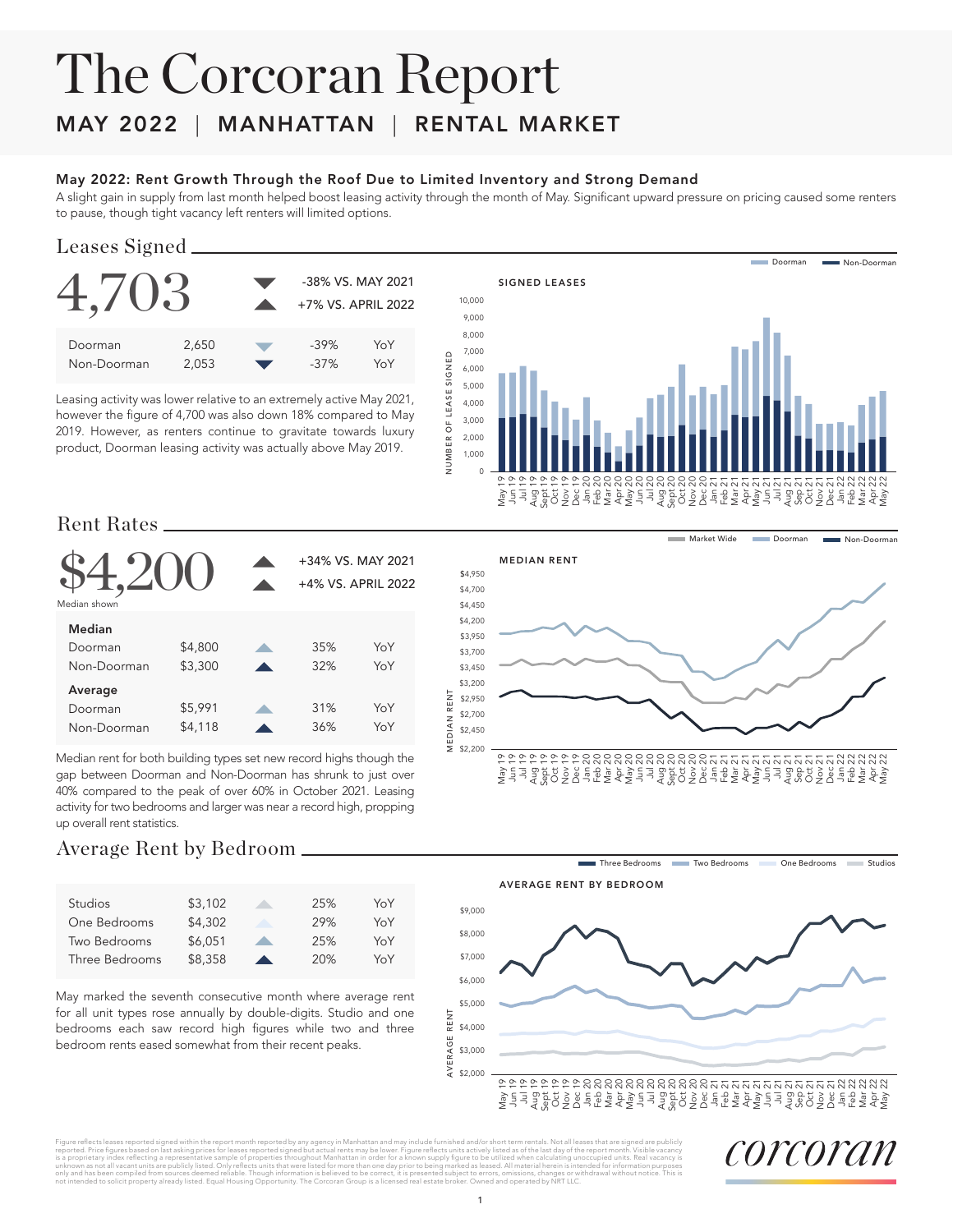## The Corcoran Report MAY 2022 | MANHATTAN | RENTAL MARKET

#### Active Listings

| 5.494    |          |          | -63% VS. MAY 2021<br>+7% VS. APRIL 2022 |
|----------|----------|----------|-----------------------------------------|
| Jan 2022 | Feb 2022 | Mar 2022 | Apr 2022                                |
|          | 4.400    |          | 5137                                    |

Fewer than 5,400 rental units were available in May, down 63% versus last year and more aligned with May 2019. The uptick from April is typical of seasonality when spring and early summer lease turnover begins to ramp up.



#### Visible Vacancy

|          |          | -1.79% VS. MAY 2021<br>-0.04% VS. APRIL 2022 |          |  |  |  |  |
|----------|----------|----------------------------------------------|----------|--|--|--|--|
| Jan 2022 | Feb 2022 | Mar 2022                                     | Apr 2022 |  |  |  |  |
| $1.58\%$ | $1.70\%$ | $1.85\%$                                     | 183%     |  |  |  |  |

Record high rents have done nothing to curb tight vacancy rates market wide. Limited inventory has kept the rental market extremely competitive. Nevertheless, vacancy still has not dropped quite as low as it was pre-pandemic.



#### Days on Market



Time from list date to lease signed date expanded as renters attempted to find apartments to suit their budgets, Days on market grew versus a year ago for both building types but more so for listings in non-doorman buildings.



Figure rellects leases reported signed within the report month reported by any agency in Manhattan and may include furnished and/or short term rentals. Not all leases that are signed are publicly increased that are signed ors, omissions, cnanges or v<br>id and operated by NRT LLC